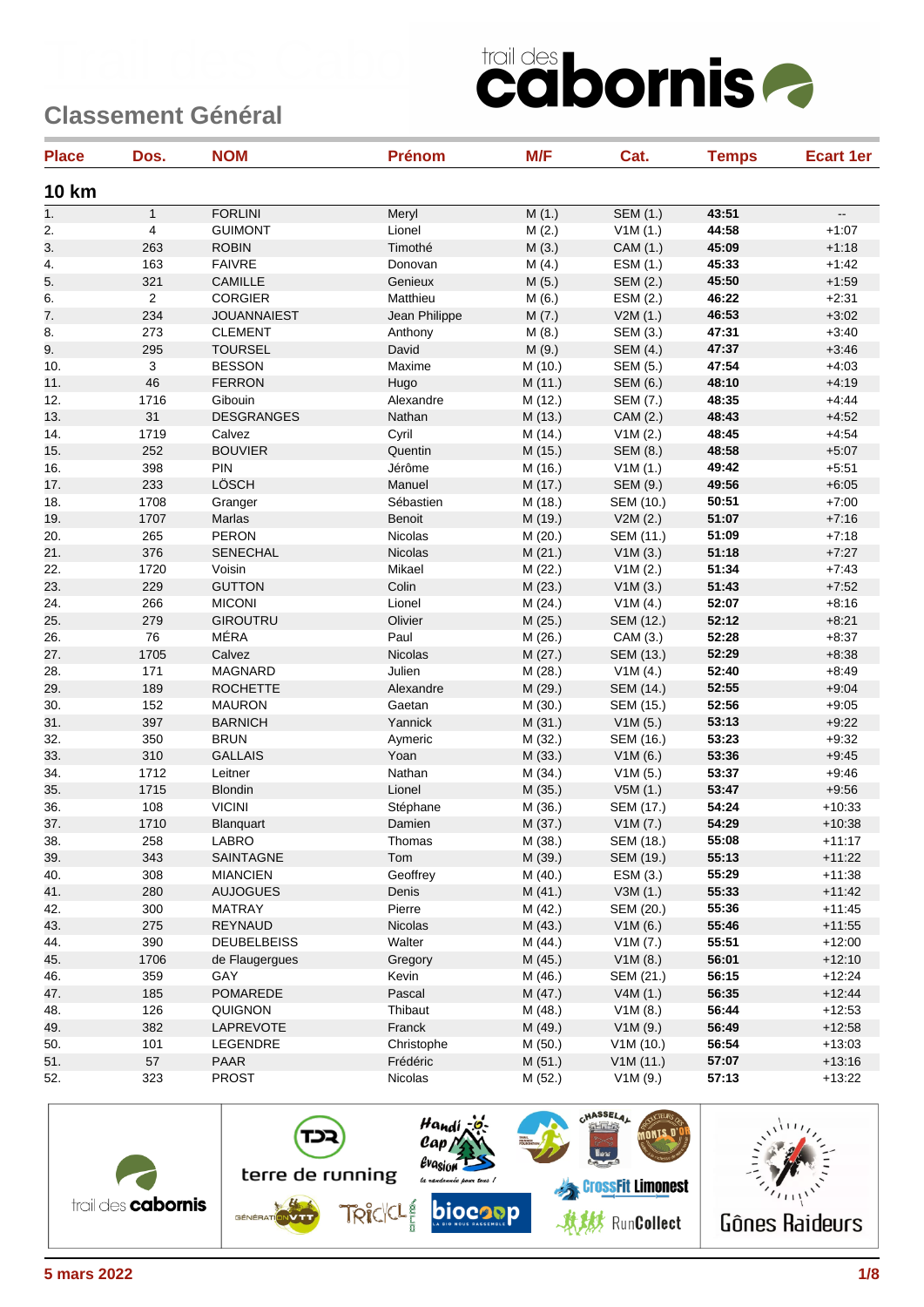| <b>Place</b> | Dos. | <b>NOM</b>        | <b>Prénom</b> | M/F     | Cat.             | <b>Temps</b> | <b>Ecart 1er</b> |
|--------------|------|-------------------|---------------|---------|------------------|--------------|------------------|
| 53.          | 304  | <b>POIRIER</b>    | Pierre        | M (53.) | V1M(12.)         | 57:23        | $+13:32$         |
| 54.          | 384  | <b>RENOUF</b>     | Laurent       | M (54.) | V1M (13.)        | 57:41        | $+13:50$         |
| 55.          | 271  | <b>GALVANI</b>    | Laurent       | M(55.)  | SEM (22.)        | 57:47        | $+13:56$         |
| 56.          | 1714 | Loursac           | Erika         | F(1.)   | V1F(1.)          | 57:49        | $+13:58$         |
| 57.          | 296  | <b>DOMERGUE</b>   | Léo           | M (56.) | SEM (23.)        | 57:54        | $+14:03$         |
| 58.          | 228  | <b>CHADUIRON</b>  | Herve         | M (57.) | V2M(3.)          | 57:56        | $+14:05$         |
| 59.          | 241  | <b>LHUILLIER</b>  | Paul          | M (58.) | <b>SEM (24.)</b> | 58:16        | $+14.25$         |
| 60.          | 52   | LAVIAL            | Fabrice       | M (59.) | V1M(10.)         | 58:18        | $+14:27$         |
| 61.          | 400  | <b>HERNANDEZ</b>  | Franck        | M(60.)  | V1M (14.)        | 58:21        | $+14:30$         |
| 62.          | 43   | COUTAUD           | Ghislain      | M (61.) | V1M(11.)         | 59:16        | $+15:25$         |
| 63.          | 316  | <b>AINAS</b>      | <b>Nils</b>   | M (62.) | SEM (25.)        | 59:21        | $+15:30$         |
| 64.          | 388  | <b>BRIDON</b>     | Wilfried      | M (63.) | V1M(12.)         | 59:31        | $+15:40$         |
| 65.          | 1709 | Leduc             | Mathias       | M (64.) | V1M(13.)         | 59:40        | $+15:49$         |
| 66.          | 389  | <b>COTTE</b>      | Benjamin      | M (65.) | V2M(4.)          | 59:42        | $+15:51$         |
| 67.          | 186  | <b>BORREGO</b>    | Gabriel       | M (66.) | SEM (26.)        | 59:52        | $+16:01$         |
| 68.          | 253  | <b>BOULAY</b>     | Laurent       | M (67.) | V2M(5.)          | 59:53        | $+16:02$         |
| 69.          | 363  | <b>RUCHON</b>     | Sylvain       | M (68.) | V2M(6.)          | 1:00:09      | $+16:18$         |
| 70.          | 181  | <b>ROBIN</b>      | Alexis        | M (69.) | SEM (27.)        | 1:00:23      | $+16:32$         |
| 71.          | 236  | <b>CHENIVESSE</b> | Julien        | M (70.) | V1M(14.)         | 1:00:32      | $+16.41$         |
| 72.          | 391  | <b>ROUSSIOT</b>   | Jérôme        | M (71.) | V1M(15.)         | 1:00:52      | $+17:01$         |
| 73.          | 248  | <b>IHUEL</b>      | Philippe      | M (72.) | V1M (15.)        | 1:00:55      | $+17:04$         |
| 74.          | 225  | <b>CHARVOLIN</b>  | Christian     | M (73.) | V5M(2.)          | 1:00:57      | $+17:06$         |
| 75.          | 230  | <b>LYKAKIS</b>    | Eva           | F(2.)   | <b>SEF (1.)</b>  | 1:00:59      | $+17:08$         |
| 76.          | 274  | <b>BOLLENGIER</b> | Valérie       | F(3.)   | V1F(1.)          | 1:01:03      | $+17:12$         |
| 77.          | 257  | <b>PRUGNAUD</b>   | Nicolas       | M (74.) | SEM (28.)        | 1:01:04      | $+17:13$         |
| 78.          | 187  | <b>DAUBOIS</b>    | Alexandre     | M (75.) | SEM (29.)        | 1:01:20      | $+17:29$         |
| 79.          | 158  | <b>BLANC</b>      | Michael       | M (76.) | V1M(16.)         | 1:01:31      | $+17:40$         |
| 80.          | 324  | <b>LUCAS</b>      | Mathieu       | M (77.) | SEM (30.)        | 1:01:41      | $+17:50$         |
| 81.          | 282  | <b>LAURENT</b>    | Aurélien      | M (78.) | SEM (31.)        | 1:02:06      | $+18:15$         |
| 82.          | 256  | <b>PHILIPPON</b>  | Julien        | M (79.) | SEM (32.)        | 1:02:14      | $+18:23$         |
| 83.          | 311  | <b>CHRIST</b>     | Benjamin      | M(80.)  | SEM (33.)        | 1:02:24      | $+18:33$         |
| 84.          | 277  | <b>BELLON</b>     | Philippe      | M (81.) | V1M(17.)         | 1:02:46      | $+18:55$         |
| 85.          | 41   | <b>MONTEIL</b>    | Alexandre     | M (82.) | SEM (34.)        | 1:02:47      | $+18:56$         |
| 86.          | 119  | <b>LESCURE</b>    | Vincent       | M (83.) | SEM (35.)        | 1:02:51      | $+19:00$         |
| 87.          | 354  | <b>TOP</b>        | Aurélie       | F(4.)   | V1F(2.)          | 1:02:51      | $+19:00$         |
| 88.          | 1721 | Maublanc          | Nicolas       | M(84.)  | V1M (16.)        | 1:02:52      | $+19:01$         |
| 89.          | 394  | <b>DUTERTRE</b>   | Frédéric      | M (85.) | V4M (2.)         | 1:02:52      | $+19:01$         |
| 90.          | 190  | <b>MOESCHLER</b>  | Alice         | F(5.)   | SEF (2.)         | 1:03:00      | $+19:09$         |
| 91.          | 331  | <b>DONABEDIAN</b> | Jean-Philippe | M (86.) | V1M(18.)         | 1:03:08      | $+19:17$         |
| 92.          | 88   | BRUNET--FERRAGUTI | Julien        | M (87.) | SEM (36.)        | 1:03:08      | $+19:17$         |
| 93.          | 396  | <b>VOISIN</b>     | Virginie      | F(6.)   | V1F(3.)          | 1:03:08      | $+19:17$         |
| 94.          | 182  | <b>BOREL</b>      | Bruno         | M (88.) | V5M(3.)          | 1:03:10      | $+19:19$         |
| 95.          | 204  | MARCEL            | Quentin       | M (89.) | SEM (37.)        | 1:03:14      | $+19:23$         |
| 96.          | 120  | <b>LESCURE</b>    | Veronique     | F(7.)   | V4F(1.)          | 1:03:14      | $+19:23$         |
| 97.          | 197  | GALÈS             | Benjamin      | M (90.) | V1M(17.)         | 1:03:27      | $+19:36$         |
| 98.          | 235  | <b>BERUARD</b>    | Julien        | M (91.) | V2M (7.)         | 1:03:29      | $+19:38$         |
| 99.          | 342  | <b>CASTILLO</b>   | Daniel        | M (92.) | SEM (38.)        | 1:03:58      | $+20:07$         |
| 100.         | 395  | VENUAT            | Cédric        | M (93.) | V2M(8.)          | 1:04:03      | $+20:12$         |
| 101.         | 353  | RONTEAU           | Kenzo         | M (94.) | SEM (39.)        | 1:04:05      | $+20:14$         |
| 102.         | 356  | <b>JOLY</b>       | Stéphane      | M (95.) | V3M(2.)          | 1:04:11      | $+20:20$         |
| 103.         | 1717 | Gaspar            | Samuel        | M (96.) | V1M(18.)         | 1:04:13      | $+20:22$         |
| 104.         | 307  | <b>HOFFMANN</b>   | Guillaume     | M (97.) | SEM (40.)        | 1:04:16      | $+20.25$         |
| 105.         | 203  | <b>ROSNET</b>     | Vincent       | M (98.) | V2M(9.)          | 1:04:31      | $+20:40$         |
| 106.         | 148  | <b>BARBIER</b>    | Irène         | F(8.)   | SEF (3.)         | 1:04:41      | $+20:50$         |

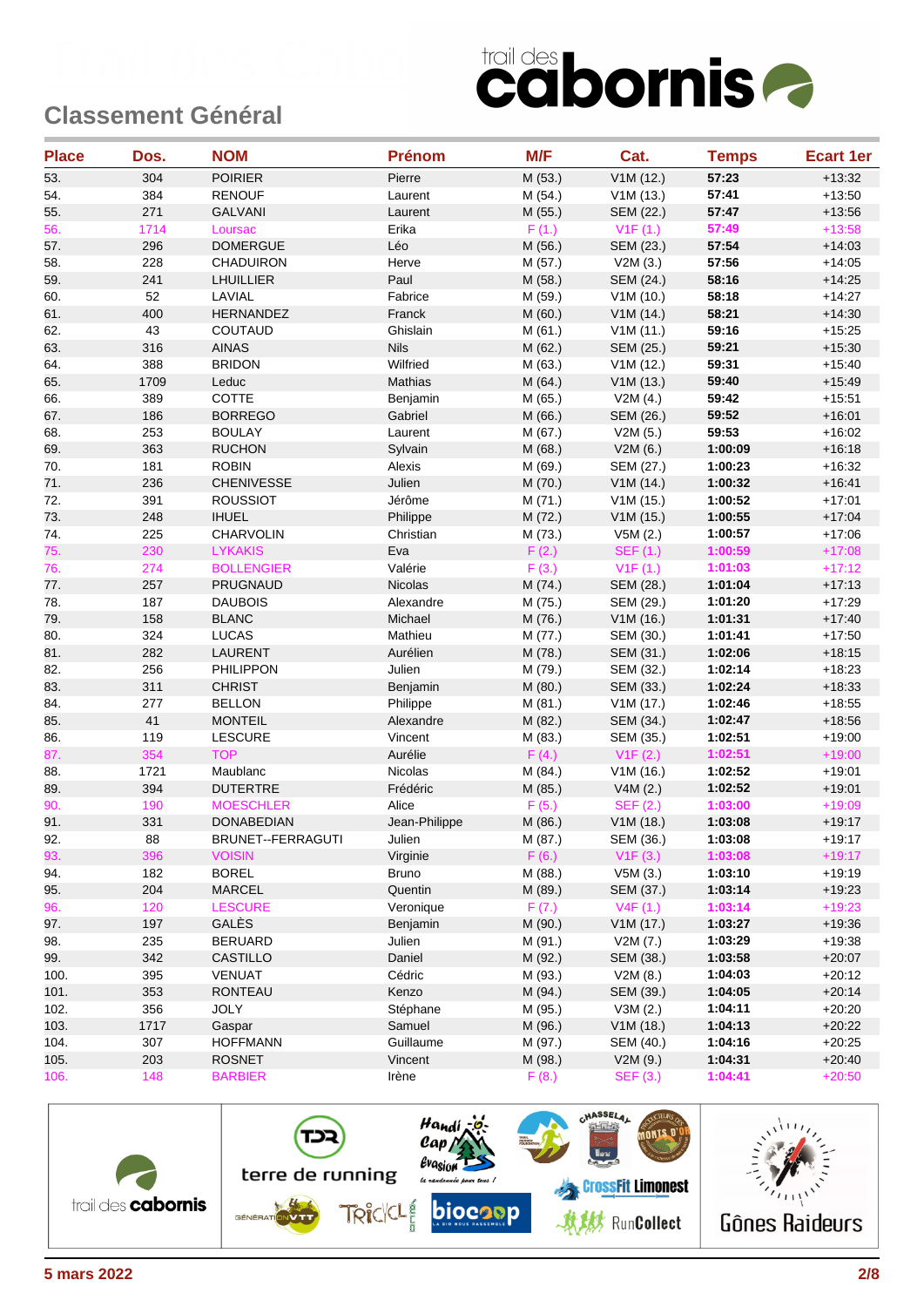| <b>Place</b> | Dos. | <b>NOM</b>         | <b>Prénom</b>   | M/F      | Cat.             | <b>Temps</b> | <b>Ecart 1er</b> |
|--------------|------|--------------------|-----------------|----------|------------------|--------------|------------------|
| 107.         | 89   | <b>CAPARROS</b>    | David           | M (99.)  | <b>SEM (41.)</b> | 1:04:43      | $+20:52$         |
| 108.         | 173  | <b>SCUILLER</b>    | Mathieu         | M (100.) | V1M (19.)        | 1:04:52      | $+21:01$         |
| 109.         | 83   | <b>DOMEYNE</b>     | Yann            | M (101.) | <b>SEM (42.)</b> | 1:04:55      | $+21:04$         |
| 110.         | 1704 | Souveton           | Christophe      | M (102.) | V2M (10.)        | 1:04:58      | $+21:07$         |
| 111.         | 239  | <b>JANIN</b>       | Grégoire        | M (103.) | V1M (19.)        | 1:04:59      | $+21:08$         |
| 112.         | 58   | <b>FLOCHEL</b>     | Laurent         | M (104.) | V3M(3.)          | 1:05:00      | $+21:09$         |
| 113.         | 246  | LACLAVERIE         | Eric            | M (105.) | SEM (43.)        | 1:05:17      | $+21:26$         |
| 114.         | 47   | <b>DESSERTENNE</b> | Jérôme          | M (106.) | V2M (11.)        | 1:05:18      | $+21.27$         |
| 115.         | 194  | <b>BEZZA</b>       | Yassine         | M (107.) | SEM (44.)        | 1:05:19      | $+21:28$         |
| 116.         | 179  | <b>ALAVOINE</b>    | Axelle          | F(9.)    | SEF(4.)          | 1:05:19      | $+21:28$         |
| 117.         | 172  | GIGOU              | Thibaut         | M (108.) | SEM (45.)        | 1:05:20      | $+21:29$         |
| 118.         | 153  | NGAMO NGELEBEYA    | Mickaël         | M (109.) | SEM (46.)        | 1:05:22      | $+21:31$         |
| 119.         | 237  | <b>GUENIFA</b>     | Nadia           | F(10.)   | V2F(1.)          | 1:05:23      | $+21:32$         |
| 120.         | 374  | QUATREHOMME        | Nael            | M (110.) | SEM (47.)        | 1:05:24      | $+21:33$         |
| 121.         | 1718 | <b>Buchin</b>      | Olivier         | M (111.) | V3M(4.)          | 1:05:38      | $+21.47$         |
| 122.         | 302  | <b>FONTERME</b>    | Florie          | F(11.)   | <b>SEF (5.)</b>  | 1:05:38      | $+21:47$         |
| 123.         | 121  | <b>RAMEAU</b>      | Edouard         | M (112.) | V1M(20.)         | 1:05:45      | $+21:54$         |
| 124.         | 131  | <b>BARBARIN</b>    | Romain          | M (113.) | V1M (20.)        | 1:05:47      | $+21:56$         |
| 125.         | 351  | <b>MEUNIER</b>     | Morgan          | M (114.) | V1M(21.)         | 1:05:53      | $+22:02$         |
| 126.         | 205  | RAMELIJAONA        | Hervé           | M (115.) | SEM (48.)        | 1:05:58      | $+22:07$         |
| 127.         | 286  | <b>ROBIN</b>       | Jean-Francois   | M (116.) | V1M (21.)        | 1:06:05      | $+22:14$         |
| 128.         | 105  | <b>ORLANDI</b>     | Mathieu         | M (117.) | V1M (22.)        | 1:06:16      | $+22:25$         |
| 129.         | 373  | <b>PONCET</b>      | Clémence        | F(12.)   | <b>SEF (6.)</b>  | 1:06:26      | $+22:35$         |
| 130.         | 294  | <b>COQUET</b>      | Caroline        | F(13.)   | V4F(2.)          | 1:06:27      | $+22:36$         |
| 131.         | 292  | <b>ROBBIANI</b>    | Loic            | M (118.) | V4M(3.)          | 1:06:28      | $+22:37$         |
| 132.         | 242  | <b>JAGER</b>       | Raphael         | M (119.) | V2M (12.)        | 1:06:30      | $+22:39$         |
| 133.         | 40   | <b>MOURIER</b>     | Lionel          | M (120.) | V1M (22.)        | 1:06:35      | $+22:44$         |
| 134.         | 80   | <b>CHAPOT</b>      | Barbara         | F(14.)   | <b>SEF (7.)</b>  | 1:06:41      | $+22:50$         |
| 135.         | 90   | <b>JACOB</b>       | Lucas           | M (121.) | SEM (49.)        | 1:06:42      | $+22:51$         |
| 136.         | 137  | <b>SIESS</b>       | Charlotte       | F(15.)   | V1F(4.)          | 1:06:46      | $+22:55$         |
| 137.         | 362  | <b>DESGRANGES</b>  | Maurice         | M (122.) | V3M(5.)          | 1:06:51      | $+23:00$         |
| 138.         | 160  | <b>BESSARD</b>     | Michel          | M (123.) | V2M (13.)        | 1:07:04      | $+23:13$         |
| 139.         | 196  | <b>HENRY</b>       | David           | M (124.) | V3M(6.)          | 1:07:05      | $+23:14$         |
| 140.         | 392  | <b>ROUSSEAU</b>    | Xavier          | M (125.) | SEM (50.)        | 1:07:19      | $+23.28$         |
| 141.         | 379  | <b>MILLET</b>      | Denis           | M (126.) | V3M(7.)          | 1:07:32      | $+23.41$         |
| 142.         | 217  | <b>CHATAING</b>    | Benjamin        | M (127.) | CAM (4.)         | 1:07:36      | $+23:45$         |
| 143.         | 87   | <b>BRUNET</b>      | Pierre          | M (128.) | V3M(8.)          | 1:07:46      | $+23:55$         |
| 144.         | 86   | <b>MEUNIER</b>     | <b>Brice</b>    | M (129.) | SEM (51.)        | 1:07:49      | $+23:58$         |
| 145.         | 60   | <b>FLOCHEL</b>     | Gauthier        | M (130.) | CAM (5.)         | 1:07:51      | $+24:00$         |
| 146.         | 59   | <b>HOUDY</b>       | Théo            | M (131.) | CAM (6.)         | 1:07:52      | $+24:01$         |
| 147.         | 283  | <b>PERROT</b>      | Anne-Laure      | F(16.)   | V1F(5.)          | 1:07:58      | $+24:07$         |
| 148.         | 157  | <b>AMOROSO</b>     | Vincent         | M (132.) | SEM (52.)        | 1:07:59      | $+24:08$         |
| 149.         | 124  | <b>HAYE</b>        | Virginie        | F(17.)   | V2F(2.)          | 1:08:01      | $+24:10$         |
| 150.         | 149  | <b>VEY</b>         | Martin          | M (133.) | V1M (23.)        | 1:08:04      | $+24:13$         |
| 151.         | 125  | HAYE               | <b>Baptiste</b> | M (134.) | V2M(14.)         | 1:08:07      | $+24:16$         |
| 152.         | 340  | TAFZI              | Olivier         | M (135.) | V1M (23.)        | 1:08:08      | $+24:17$         |
| 153.         | 140  | <b>FOUNCHOT</b>    | Caroline        | F(18.)   | V1F(6.)          | 1:08:08      | $+24:17$         |
| 154.         | 372  | CARREAU            | Vincent         | M (136.) | V1M (24.)        | 1:08:09      | $+24:18$         |
| 155.         | 176  | <b>BLONDELLE</b>   | Clément         | M (137.) | SEM (53.)        | 1:08:14      | $+24:23$         |
| 156.         | 170  | <b>GENIN</b>       | Anne-lise       | F(19.)   | <b>SEF (8.)</b>  | 1:08:18      | $+24:27$         |
| 157.         | 281  | <b>GOURY</b>       | Alexandre       | M (138.) | SEM (54.)        | 1:08:32      | $+24.41$         |
| 158.         | 183  | PELLÉ              | Thomas          | M (139.) | SEM (55.)        | 1:08:39      | $+24.48$         |
| 159.         | 206  | <b>CHAUSSAROT</b>  | Pauline         | F(20.)   | <b>SEF (9.)</b>  | 1:08:42      | $+24:51$         |
| 160.         | 53   | <b>RICARD</b>      | Stéphanie       | F(21.)   | V1F (7.)         | 1:08:51      | $+25:00$         |

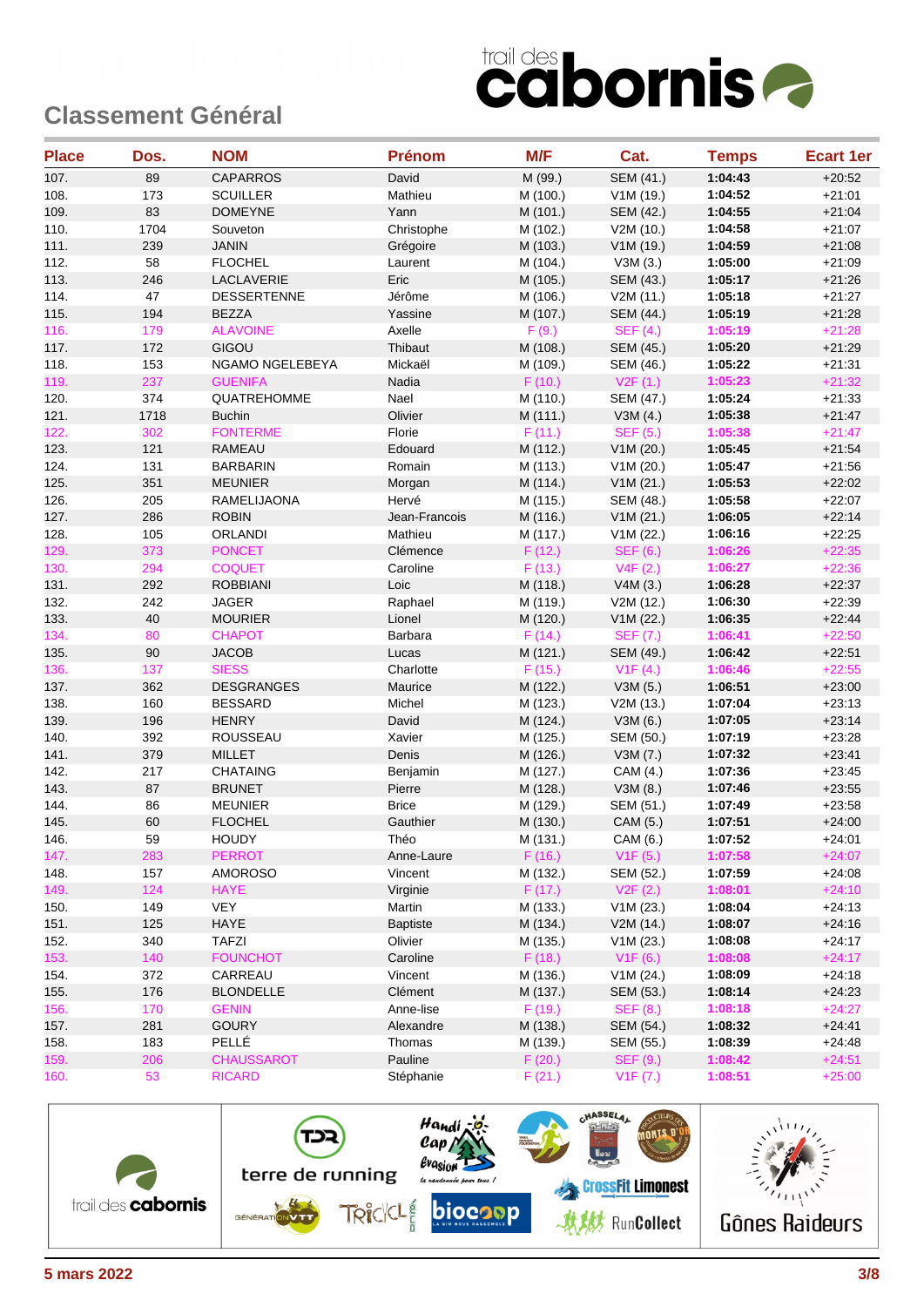| <b>Place</b> | Dos. | <b>NOM</b>              | <b>Prénom</b>  | M/F      | Cat.             | <b>Temps</b> | <b>Ecart 1er</b> |
|--------------|------|-------------------------|----------------|----------|------------------|--------------|------------------|
| 161.         | 332  | <b>FERRARO</b>          | Thibaut        | M (140.) | SEM (56.)        | 1:08:52      | $+25:01$         |
| 162.         | 208  | <b>BONNOT</b>           | Fabien         | M (141.) | V2M (15.)        | 1:08:53      | $+25:02$         |
| 163.         | 195  | <b>AUTHIE-RAIMBAULT</b> | Louise         | F(22.)   | <b>SEF (10.)</b> | 1:08:53      | $+25:02$         |
| 164.         | 309  | SOUBIROU                | Pierre         | M (142.) | V1M (25.)        | 1:09:08      | $+25:17$         |
| 165.         | 238  | <b>GIANNASI</b>         | Pauline        | F(23.)   | V1F(8.)          | 1:09:22      | $+25:31$         |
| 166.         | 315  | <b>MARIAUX</b>          | Frédéric       | M (143.) | SEM (57.)        | 1:09:25      | $+25:34$         |
| 167.         | 117  | <b>BOBILLOT</b>         | Pierre         | M (144.) | V5M(4.)          | 1:09:32      | $+25.41$         |
| 168.         | 61   | <b>RAQUIN</b>           | Vincent        | M (145.) | V1M (24.)        | 1:09:36      | $+25:45$         |
| 169.         | 73   | <b>FALTRAUE</b>         | Pau            | M (146.) | CAM (7.)         | 1:09:44      | $+25.53$         |
| 170.         | 399  | <b>BLANCHARD</b>        | Gaetan         | M (147.) | V1M (25.)        | 1:09:46      | $+25:55$         |
| 171.         | 365  | <b>GUICHON</b>          | Anaëlle        | F(24.)   | SEF (11.)        | 1:09:51      | $+26:00$         |
| 172.         | 366  | <b>GARCIA</b>           | <b>Bastien</b> | M (148.) | SEM (58.)        | 1:09:51      | $+26:00$         |
| 173.         | 110  | <b>LENOIR</b>           | Maxence        | M (149.) | CAM (8.)         | 1:09:53      | $+26:02$         |
| 174.         | 305  | <b>DIEZ</b>             | Frédéric       | M (150.) | V4M (4.)         | 1:09:54      | $+26:03$         |
| 175.         | 326  | <b>BOIFFARD</b>         | Caroline       | F(25.)   | SEF (12.)        | 1:09:55      | $+26:04$         |
| 176.         | 317  | <b>PALLESCHI</b>        | Marion         | F(26.)   | <b>SEF (13.)</b> | 1:09:56      | $+26:05$         |
| 177.         | 39   | MAÎTRE                  | Édouard        | M (151.) | V1M (26.)        | 1:10:10      | $+26.19$         |
| 178.         | 100  | <b>PILAZ</b>            | Valérie        | F(27.)   | V2F(3.)          | 1:10:14      | $+26:23$         |
| 179.         | 220  | SAUQUET                 | Eric           | M (152.) | V3M (9.)         | 1:10:14      | $+26.23$         |
| 180.         | 199  | <b>YVOREL</b>           | Fabien         | M (153.) | V1M (27.)        | 1:10:17      | $+26:26$         |
| 181.         | 20   | <b>BURGHOUT</b>         | Richard        | M (154.) | V1M(26.)         | 1:10:23      | $+26:32$         |
| 182.         | 22   | LO MONACO               | Adrien         | M (155.) | SEM (59.)        | 1:10:27      | $+26.36$         |
| 183.         | 21   | <b>TAWIL</b>            | Sami           | M (156.) | SEM (60.)        | 1:10:28      | $+26.37$         |
| 184.         | 193  | SAUSSOL                 | Jean-baptiste  | M (157.) | SEM (61.)        | 1:10:32      | $+26.41$         |
| 185.         | 151  | <b>ROLAND</b>           | Christian      | M (158.) | V3M (10.)        | 1:10:44      | $+26.53$         |
| 186.         | 355  | <b>CHAVANON</b>         | Pierre         | M (159.) | V1M (28.)        | 1:10:53      | $+27:02$         |
| 187.         | 109  | <b>BARNIER</b>          | Ludovic        | M (160.) | V1M (27.)        | 1:11:01      | $+27:10$         |
| 188.         | 268  | MALFREYT                | Laurent        | M (161.) | V3M (11.)        | 1:11:04      | $+27:13$         |
| 189.         | 299  | <b>CANARD</b>           | Géraldine      | F(28.)   | V1F(9.)          | 1:11:10      | $+27:19$         |
| 190.         | 264  | <b>HUBERT</b>           | Caron          | M (162.) | SEM (62.)        | 1:11:13      | $+27:22$         |
| 191.         | 306  | <b>EYER</b>             | Marie          | F(29.)   | <b>SEF (14.)</b> | 1:11:17      | $+27:26$         |
| 192.         | 219  | CHOLLET                 | Ludovic        | M (163.) | V1M (28.)        | 1:11:25      | $+27:34$         |
| 193.         | 42   | <b>BOTHEREAU</b>        | Florian        | M (164.) | SEM (63.)        | 1:11:28      | $+27:37$         |
| 194.         | 240  | <b>VERRIER</b>          | Cyrielle       | F(30.)   | V1F(10.)         | 1:11:37      | $+27:46$         |
| 195.         | 107  | <b>BLACHON</b>          | Amandine       | F(31.)   | <b>SEF (15.)</b> | 1:11:38      | $+27:47$         |
| 196.         | 123  | <b>LEFEBVRE</b>         | Capucine       | F(32.)   | V1F(11.)         | 1:11:38      | $+27:47$         |
| 197.         | 361  | <b>BARAN</b>            | Christie       | F(33.)   | V1F(12.)         | 1:11:45      | $+27:54$         |
| 198.         | 224  | <b>PAILLET</b>          | Léo            | M (165.) | <b>JUM (1.)</b>  | 1:11:48      | $+27:57$         |
| 199.         | 330  | <b>ELIES</b>            | Guiheneuf      | M (166.) | SEM (64.)        | 1:11:55      | $+28:04$         |
| 200.         | 161  | <b>BAYLE</b>            | Benjamin       | M (167.) | V1M (29.)        | 1:12:10      | $+28:19$         |
| 201.         | 313  | <b>PANISSET</b>         | Eric           | M (168.) | V3M (12.)        | 1:12:14      | $+28:23$         |
| 202.         | 29   | THAVEAU                 | Alexandre      | M (169.) | V1M (29.)        | 1:12:16      | $+28:25$         |
| 203.         | 221  | <b>VIOULAC</b>          | Hugo           | M (170.) | SEM (65.)        | 1:12:16      | $+28:25$         |
| 204.         | 30   | <b>CHAMOUX</b>          | Remi           |          | V1M (30.)        | 1:12:20      |                  |
|              |      |                         |                | M (171.) |                  |              | $+28:29$         |
| 205.         | 325  | <b>BENAIR</b>           | Loic           | M (172.) | V1M(31.)         | 1:12:26      | $+28:35$         |
| 206.         | 338  | PIZOT                   | Christophe     | M (173.) | V2M (16.)        | 1:12:26      | $+28:35$         |
| 207.         | 130  | <b>FOUILLAT</b>         | Elodie         | F(34.)   | V1F(13.)         | 1:12:27      | $+28:36$         |
| 208.         | 370  | <b>BELLAHCENE</b>       | Mohammed       | M (174.) | V5M(5.)          | 1:12:30      | $+28:39$         |
| 209.         | 1702 | Darnauguilhem           | Capucine       | F(35.)   | V1F(2.)          | 1:12:41      | $+28:50$         |
| 210.         | 1713 | Desseigne               | Stephane       | M (175.) | V2M(17.)         | 1:12:41      | $+28:50$         |
| 211.         | 247  | DARGAUD                 | Jérémie        | M (176.) | V1M (30.)        | 1:12:52      | $+29:01$         |
| 212.         | 329  | <b>JOYCE</b>            | Laura          | F(36.)   | V2F(4.)          | 1:13:00      | $+29:09$         |
| 213.         | 337  | <b>RAVACHE</b>          | Elise          | F(37.)   | SEF (16.)        | 1:13:01      | $+29:10$         |
| 214.         | 346  | <b>BEBEY</b>            | Constance      | F(38.)   | SEF (17.)        | 1:13:02      | $+29:11$         |

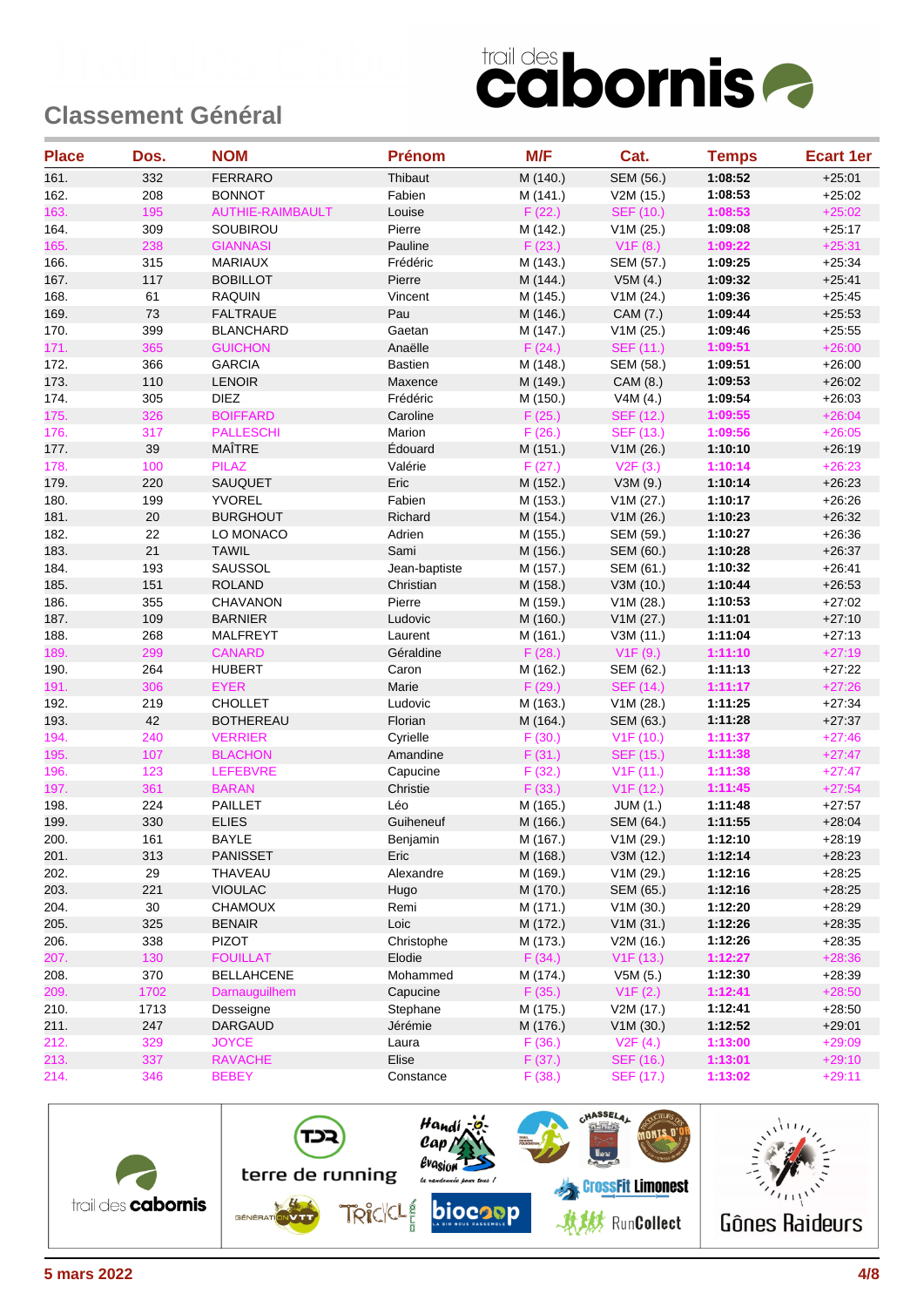| <b>Place</b> | Dos. | <b>NOM</b>         | <b>Prénom</b> | M/F      | Cat.                   | <b>Temps</b> | <b>Ecart 1er</b> |
|--------------|------|--------------------|---------------|----------|------------------------|--------------|------------------|
| 215.         | 347  | <b>SHANKARA</b>    | Techer        | M (177.) | <b>SEM (66.)</b>       | 1:13:02      | $+29:11$         |
| 216.         | 33   | <b>CHAMPION</b>    | Sylvain       | M (178.) | V2M (18.)              | 1:13:05      | $+29.14$         |
| 217.         | 339  | <b>KNELLWOLF</b>   | Raphael       | M (179.) | SEM (67.)              | 1:13:15      | $+29:24$         |
| 218.         | 276  | VASSEUR            | Thibaut       | M (180.) | SEM (68.)              | 1:13:18      | $+29:27$         |
| 219.         | 174  | <b>MORGHESE</b>    | Rémi          | M (181.) | V1M(32.)               | 1:13:21      | $+29.30$         |
| 220.         | 284  | <b>GENOVESE</b>    | Anne-lise     | F(39.)   | V4F(3.)                | 1:13:25      | $+29:34$         |
| 221.         | 138  | <b>COIGNARD</b>    | Emmanuelle    | F(40.)   | V1F(14.)               | 1:13:33      | $+29:42$         |
| 222.         | 139  | <b>VOURLAT</b>     | Laurence      | F(41.)   | V2F(5.)                | 1:13:35      | $+29:44$         |
| 223.         | 232  | <b>MEUNIER</b>     | Nathael       | M (182.) | <b>JUM (2.)</b>        | 1:13:46      | $+29:55$         |
| 224.         | 143  | <b>BLANC</b>       | Fabien        | M (183.) | V1M(31.)               | 1:13:55      | $+30:04$         |
| 225.         | 168  | <b>LAURENT</b>     | Cyril         | M (184.) | V3M (13.)              | 1:13:57      | $+30:06$         |
| 226.         | 17   | <b>TERRIER</b>     | Clémence      | F(42.)   | <b>SEF (18.)</b>       | 1:13:57      | $+30:06$         |
| 227.         | 180  | <b>VIGUIER</b>     | Marion        | F(43.)   | V1F(15.)               | 1:14:08      | $+30:17$         |
| 228.         | 243  | <b>SUZAT</b>       | Cyrielle      | F(44.)   | V1F(16.)               | 1:14:09      | $+30:18$         |
| 229.         | 312  | <b>FRANCOIS</b>    | Derouet       | M (185.) | V3M (14.)              | 1:14:09      | $+30:18$         |
| 230.         | 112  | <b>SILVA</b>       | Victor        | M (186.) | V1M (33.)              | 1:14:11      | $+30:20$         |
| 231.         | 278  | <b>MARYLOU</b>     | Françoise     | F(45.)   | <b>SEF (19.)</b>       | 1:14:12      | $+30:21$         |
| 232.         | 333  | ARGENTINO          | Luigi         | M (187.) | V1M (34.)              | 1:14:35      | $+30.44$         |
| 233.         | 207  | <b>THERET</b>      | Carl          | M (188.) | SEM (69.)              | 1:14:39      | $+30.48$         |
| 234.         | 369  | <b>BUCLET</b>      | Eric          | M (189.) | V1M (32.)              | 1:14:40      | $+30.49$         |
| 235.         | 116  | <b>RIAHI</b>       | Hafed         | M (190.) | V1M(35.)               | 1:14:40      | $+30.49$         |
| 236.         | 344  | <b>GAUTHEY</b>     | Manue         | F(46.)   | SEF (20.)              | 1:14:44      | $+30:53$         |
| 237.         | 38   | <b>FAURE</b>       | Eliette       | F(47.)   | V1F(3.)                | 1:14:51      | $+31:00$         |
| 238.         | 25   | <b>PICARD</b>      | Camille       | F(48.)   | SEF (21.)              | 1:15:01      | $+31:10$         |
| 239.         | 97   | <b>KUZOVLEVA</b>   | Elena         | F(49.)   | <b>SEF (22.)</b>       | 1:15:04      | $+31:13$         |
| 240.         | 118  | <b>GUIRAND</b>     | Manon         | F(50.)   | SEF (23.)              | 1:15:09      | $+31:18$         |
| 241.         | 67   | <b>TARBOURIECH</b> | Cécile        | F(51.)   | V <sub>1</sub> F (17.) | 1:15:20      | $+31:29$         |
| 242.         | 103  | LAVIGNE            | Dimitri       | M (191.) | V1M(36.)               | 1:15:24      | $+31:33$         |
| 243.         | 260  | <b>PRADIER</b>     | Nicolas       | M (192.) | V1M(33.)               | 1:15:31      | $+31:40$         |
| 244.         | 255  | COCHARD            | Jérémy        | M (193.) | V1M (34.)              | 1:15:31      | $+31:40$         |
| 245.         | 150  | <b>BORDILLLON</b>  | Philippe      | M (194.) | V4M(5.)                | 1:15:35      | $+31.44$         |
| 246.         | 314  | <b>FAYOLLE</b>     | Céline        | F(52.)   | V1F(18.)               | 1:15:47      | $+31:56$         |
| 247.         | 93   | <b>FLEURENTIN</b>  | Aurelie       | F(53.)   | <b>SEF (24.)</b>       | 1:16:24      | $+32:33$         |
| 248.         | 371  | <b>MONTAUD</b>     | Regis         | M (195.) | V2M (19.)              | 1:16:33      | $+32:42$         |
| 249.         | 213  | <b>TERRAZ</b>      | Sara          | F(54.)   | <b>SEF (25.)</b>       | 1:16:41      | $+32:50$         |
| 250.         | 212  | <b>LÉCULIER</b>    | Thomas        | M (196.) | SEM (70.)              | 1:16:41      | $+32:50$         |
| 251.         | 201  | <b>ARHDA</b>       | Ahmed         | M (197.) | SEM (71.)              | 1:16:50      | $+32:59$         |
| 252.         | 66   | CAMOIT             | Sébastien     | M (198.) | V1M (37.)              | 1:16:57      | $+33:06$         |
| 253.         | 141  | <b>VEST</b>        | Elodie        | F(55.)   | V1F(4.)                | 1:16:59      | $+33:08$         |
| 254.         | 68   | JULLIEN            | Jacky         | M (199.) | V2M (20.)              | 1:17:03      | $+33:12$         |
| 255.         | 77   | <b>NOUET</b>       | Sophie        | F(56.)   | V2F(6.)                | 1:17:08      | $+33:17$         |
| 256.         | 285  | JAUZE              | Pascal        | M (200.) | V2M(21.)               | 1:17:28      | $+33.37$         |
| 257.         | 334  | <b>DACHICOURT</b>  | Julie         | F(57.)   | SEF (26.)              | 1:17:54      | $+34:03$         |
| 258.         | 289  | <b>GEONI</b>       | Patrick       | M (201.) | V5M (6.)               | 1:17:59      | $+34:08$         |
| 259.         | 251  | <b>BERTRAND</b>    | Thomas        | M (202.) | SEM (72.)              | 1:18:07      | $+34:16$         |
| 260.         | 18   | <b>ALAVOINE</b>    | Cyprien       | M (203.) | SEM (73.)              | 1:18:07      | $+34.16$         |
| 261.         | 387  | <b>LAURIA</b>      | Laurence      | F(58.)   | V2F(7.)                | 1:18:26      | $+34:35$         |
| 262.         | 91   | <b>BERGERON</b>    | Gaelle        | F(59.)   | SEF (27.)              | 1:18:27      | $+34:36$         |
| 263.         | 385  | <b>GENDRE</b>      | Delphine      | F(60.)   | V2F(8.)                | 1:18:27      | $+34:36$         |
| 264.         | 386  | LINVAL             | Philippe      | M (204.) | V4M (6.)               | 1:18:28      | $+34.37$         |
| 265.         | 96   | <b>SAUVÉ</b>       | Laurine       | F(61.)   | <b>SEF (28.)</b>       | 1:18:28      | $+34:37$         |
| 266.         | 156  | <b>DUMONS</b>      | Romane        | F(62.)   | SEF (29.)              | 1:18:54      | $+35:03$         |
| 267.         | 145  | <b>THEDENAT</b>    | Xavier        | M (205.) | V2M (22.)              | 1:18:56      | $+35:05$         |
| 268.         | 320  | <b>CHEVALIER</b>   | Maryse        | F(63.)   | SEF (30.)              | 1:18:56      | $+35:05$         |

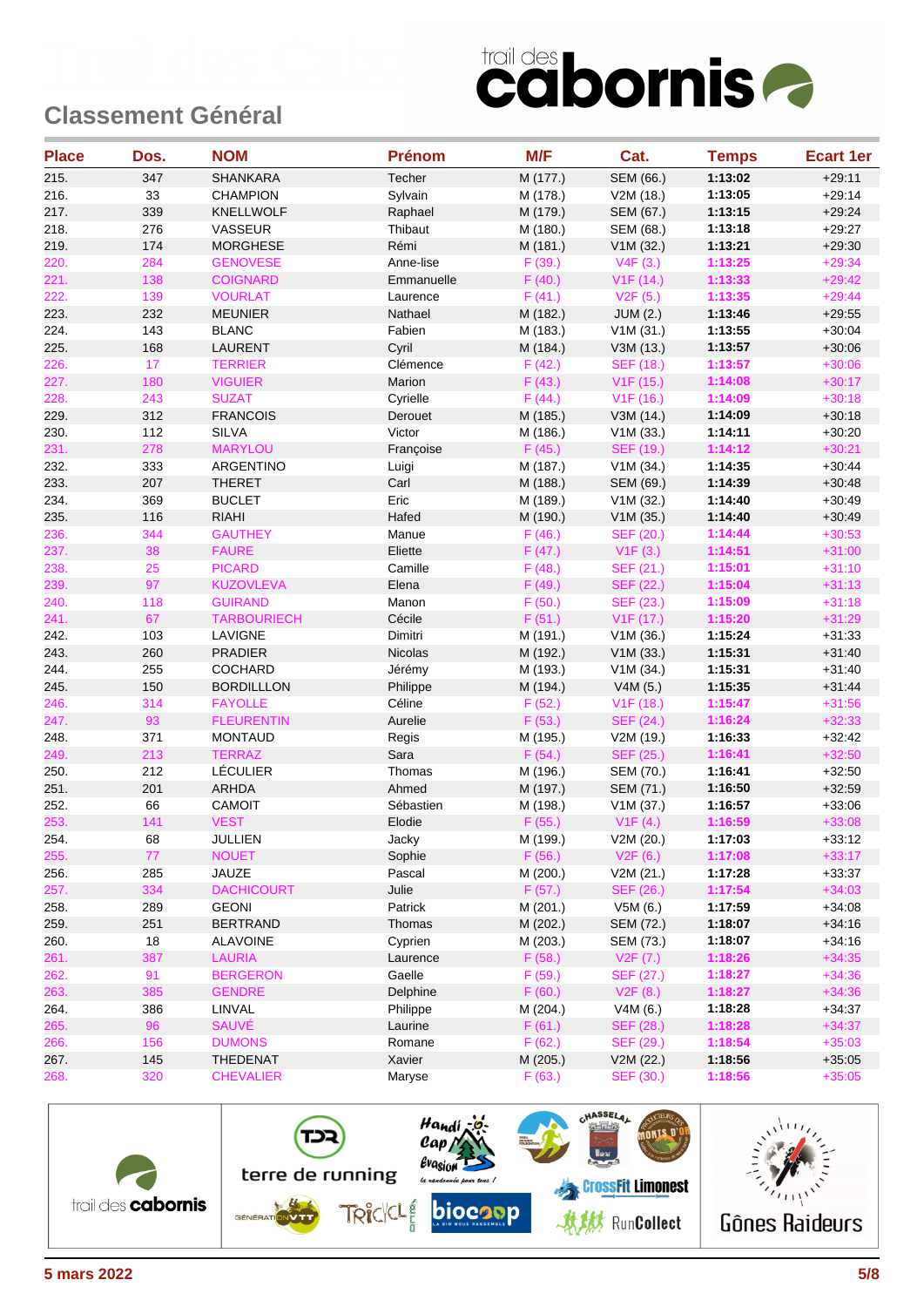| <b>Place</b> | Dos. | <b>NOM</b>          | <b>Prénom</b>  | M/F      | Cat.                   | <b>Temps</b> | <b>Ecart 1er</b> |
|--------------|------|---------------------|----------------|----------|------------------------|--------------|------------------|
| 269.         | 147  | <b>MOURAND</b>      | Thomas         | M (206.) | V1M (38.)              | 1:18:56      | $+35:05$         |
| 270.         | 128  | <b>PLANTIER</b>     | Pauline        | F(64.)   | V1F(19.)               | 1:18:56      | $+35:05$         |
| 271.         | 378  | <b>GOTTE</b>        | David          | M (207.) | V3M (15.)              | 1:18:59      | $+35:08$         |
| 272.         | 345  | <b>BOURGIN</b>      | Emilie         | F(65.)   | V1F(5.)                | 1:19:07      | $+35:16$         |
| 273.         | 259  | <b>TONDEUR</b>      | Violaine       | F(66.)   | V1F(20.)               | 1:19:09      | $+35:18$         |
| 274.         | 23   | <b>TAVERNIER</b>    | Benjamin       | M (208.) | <b>SEM (74.)</b>       | 1:19:13      | $+35:22$         |
| 275.         | 24   | <b>FERRANDA</b>     | Nasthasia      | F(67.)   | V1F(21.)               | 1:19:13      | $+35:22$         |
| 276.         | 319  | <b>CHANEL</b>       | Marie          | F(68.)   | SEF (31.)              | 1:19:15      | $+35:24$         |
| 277.         | 231  | <b>DUPERRAY</b>     | Muriel         | F (69.)  | V2F(9.)                | 1:19:17      | $+35:26$         |
| 278.         | 102  | <b>LEGENDRE</b>     | Aurelie        | F(70.)   | V1F(22.)               | 1:19:23      | $+35:32$         |
| 279.         | 99   | <b>SAINTE-MARIE</b> | Céline         | F(71.)   | V1F(23.)               | 1:19:23      | $+35:32$         |
| 280.         | 69   | <b>ALLIOT</b>       | Sebastien      | M (209.) | V2M (23.)              | 1:19:33      | $+35:42$         |
| 281.         | 198  | <b>DEVILLER</b>     | Gregory        | M (210.) | V2M (24.)              | 1:19:50      | $+35.59$         |
| 282.         | 287  | PETIT               | Véronique      | F(72.)   | V2F(10.)               | 1:20:06      | $+36:15$         |
| 283.         | 297  | <b>VIOTTI</b>       | Audrey         | F(73.)   | V1F(24.)               | 1:20:07      | $+36:16$         |
| 284.         | 209  | <b>PERRON</b>       | Paul           | M (211.) | SEM (75.)              | 1:20:30      | $+36:39$         |
| 285.         | 71   | <b>CHANOIS</b>      | Noémie         | F(74.)   | V1F(25.)               | 1:20:34      | $+36:43$         |
| 286.         | 272  | <b>THIBERT</b>      | Aurélie        | F(75.)   | V1F(26.)               | 1:20:38      | $+36:47$         |
| 287.         | 290  | <b>GEONI</b>        | Marie-Claire   | F(76.)   | V4F(4.)                | 1:20:38      | $+36:47$         |
| 288.         | 28   | <b>RESSEGAIRE</b>   | Gilles         | M (212.) | V4M(7.)                | 1:20:40      | $+36.49$         |
| 289.         | 261  | <b>MOINE</b>        | <b>Martial</b> | M (213.) | V3M (16.)              | 1:20:43      | $+36.52$         |
| 290.         | 136  | <b>BONNELIE</b>     | Fabien         | M (214.) | V1M (39.)              | 1:20:51      | $+37:00$         |
| 291.         | 62   | <b>VIAL</b>         | Amandine       | F(77.)   | SEF (32.)              | 1:21:20      | $+37:29$         |
| 292.         | 167  | EL BOJTATY          | Adil           | M (215.) | SEM (76.)              | 1:21:24      | $+37:33$         |
| 293.         | 216  | <b>THIMONIER</b>    | Sabrina        | F(78.)   | V1F(6.)                | 1:21:24      | $+37:33$         |
| 294.         | 215  | <b>CHATAING</b>     | Sébastien      | M (216.) | V1M(40.)               | 1:21:24      | $+37:33$         |
| 295.         | 75   | <b>BERTHONNEAU</b>  | Louise         | F(79.)   | <b>SEF (33.)</b>       | 1:21:32      | $+37:41$         |
| 296.         | 301  | PRESTAL             | Jean Baptiste  | M (217.) | V1M(41.)               | 1:22:04      | $+38:13$         |
| 297.         | 1701 | Dimpre              | Mathieu        | M (218.) | V2M (25.)              | 1:22:04      | $+38:13$         |
| 298.         | 227  | <b>BERNARD</b>      | Marianne       | F(80.)   | V2F(11.)               | 1:22:07      | $+38:16$         |
| 299.         | 78   | <b>EMIN</b>         | Marine         | F(81.)   | SEF (34.)              | 1:22:27      | $+38:36$         |
| 300.         | 368  | <b>RUEL</b>         | William        | M (219.) | SEM (77.)              | 1:22:27      | $+38.36$         |
| 301.         | 358  | <b>HERRGOTT</b>     | Camille        | M (220.) | SEM (78.)              | 1:23:26      | $+39.35$         |
| 302.         | 357  | EYRAUD              | Thomas         | M (221.) | SEM (79.)              | 1:23:26      | $+39.35$         |
| 303.         | 1722 | <b>Gouill</b>       | Solène         | F(82.)   | SEF (35.)              | 1:23:26      | $+39:35$         |
| 304.         | 48   | <b>BOULET</b>       | Justine        | F(83.)   | V1F(7.)                | 1:23:29      | $+39:38$         |
| 305.         | 367  | <b>POSTAIRE</b>     | Denis          | M (222.) | V6M(1.)                | 1:23:32      | $+39.41$         |
| 306.         | 49   | <b>RIZZI</b>        | Cinzia         | F(84.)   | V1F(27.)               | 1:23:33      | $+39:42$         |
| 307.         | 349  | <b>MAIRET</b>       | Cécile         | F(85.)   | <b>SEF (36.)</b>       | 1:23:38      | $+39:47$         |
| 308.         | 288  | <b>AULAGNIER</b>    | Julie          | F(86.)   | V <sub>2</sub> F (12.) | 1:23:44      | $+39:53$         |
| 309.         | 37   | <b>MARTIN</b>       | Xavier         | M (223.) | V1M (42.)              | 1:23:53      | $+40:02$         |
| 310.         | 36   | HOUVENAEGHEL        | Manuel         | M (224.) | V3M (17.)              | 1:23:58      | $+40:07$         |
| 311.         | 336  | <b>DECHELETTE</b>   | Benjamin       | M (225.) | SEM (80.)              | 1:23:59      | $+40:08$         |
| 312.         | 335  | <b>DURANTON</b>     | Marie          | F(87.)   | SEF (37.)              | 1:24:29      | $+40:38$         |
| 313.         | 249  | <b>DESMONS</b>      | Olivier        | M (226.) | V3M (18.)              | 1:24:37      | $+40.46$         |
| 314.         | 127  | <b>RICOU</b>        | Carmen         | F(88.)   | SEF (38.)              | 1:24:45      | $+40:54$         |
| 315.         | 328  | <b>CHAPUS</b>       | Laura          | F(89.)   | SEF (39.)              | 1:24:49      | $+40:58$         |
| 316.         | 298  | <b>DUSSEUX</b>      | Elise          | F(90.)   | SEF (40.)              | 1:24:53      | $+41:02$         |
| 317.         | 211  | <b>SABAN</b>        | Katherine      | F(91.)   | V4F(5.)                | 1:24:58      | $+41:07$         |
| 318.         | 169  | <b>FERNANDES</b>    | William        | M (227.) | SEM (81.)              | 1:25:11      | $+41:20$         |
| 319.         | 159  | <b>DEBRET</b>       | Thomas         | M (228.) | SEM (82.)              | 1:25:11      | $+41:20$         |
| 320.         | 54   | <b>BOURMEL</b>      | Fateh          | M (229.) | V3M (19.)              | 1:25:13      | $+41:22$         |
| 321.         | 55   | <b>RICHARD</b>      | Floria         | F(92.)   | V1F(8.)                | 1:25:13      | $+41:22$         |
| 322.         | 84   | <b>CARIO</b>        | Sophie         | F(93.)   | V1F(28.)               | 1:25:17      | $+41:26$         |

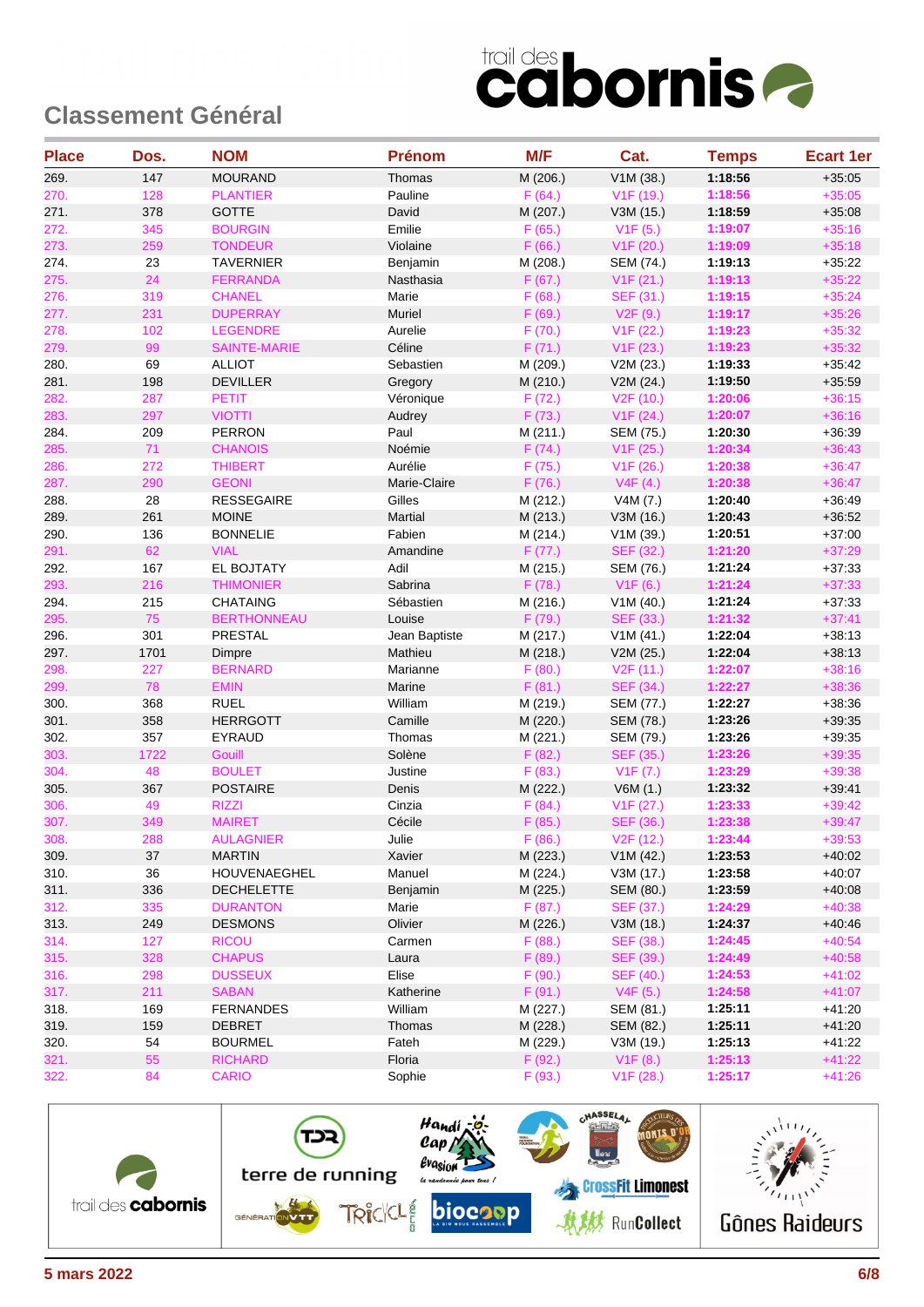| <b>Place</b> | Dos. | <b>NOM</b>              | <b>Prénom</b>   | M/F      | Cat.                   | <b>Temps</b> | <b>Ecart 1er</b> |
|--------------|------|-------------------------|-----------------|----------|------------------------|--------------|------------------|
| 323.         | 51   | <b>MARGERIT</b>         | Karine          | F(94.)   | V3F(1.)                | 1:25:23      | $+41:32$         |
| 324.         | 9    | <b>FELIX</b>            | Séverine        | F(95.)   | V1F (29.)              | 1:25:30      | $+41:39$         |
| 325.         | 10   | <b>FELIX</b>            | <b>Benoit</b>   | M (230.) | V1M (35.)              | 1:25:30      | $+41:39$         |
| 326.         | 188  | <b>PONCE KAHOUL</b>     | Sarah           | F(96.)   | V1F(9.)                | 1:25:36      | $+41:45$         |
| 327.         | 165  | <b>SISSOKO SCHUSTER</b> | Emmanuelle      | F(97.)   | V <sub>1</sub> F (10.) | 1:25:42      | $+41:51$         |
| 328.         | 166  | <b>SISSOKO</b>          | David           | M (231.) | V3M (20.)              | 1:25:42      | $+41.51$         |
| 329.         | 63   | COPPÉRÉ                 | Sylvain         | M (232.) | V1M(43.)               | 1:25:42      | $+41.51$         |
| 330.         | 254  | <b>VINCENT</b>          | Stéphane        | M (233.) | V2M (26.)              | 1:25:47      | $+41:56$         |
| 331.         | 155  | <b>HENRY</b>            | Adèle           | F(98.)   | SEF (41.)              | 1:25:52      | $+42:01$         |
| 332.         | 94   | <b>AELBRECHT</b>        | Fanny           | F (99.)  | SEF (42.)              | 1:25:53      | $+42:02$         |
| 333.         | 154  | <b>SAUVAGE</b>          | Julie           | F (100.) | SEF (43.)              | 1:25:53      | $+42:02$         |
| 334.         | 98   | LELIEVRE                | Pierre-baptiste | M (234.) | SEM (83.)              | 1:25:54      | $+42:03$         |
| 335.         | 245  | <b>FERRER</b>           | Sylvie          | F(101.)  | V4F(6.)                | 1:25:58      | $+42:07$         |
| 336.         | 244  | <b>MARCHAND</b>         | Hervé           | M (235.) | V4M (8.)               | 1:25:59      | $+42:08$         |
| 337.         | 214  | <b>VERGNE</b>           | Thibault        | M (236.) | V1M (36.)              | 1:26:00      | $+42:09$         |
| 338.         | 270  | <b>SEMAT</b>            | Jean-Jérome     | M (237.) | V2M (27.)              | 1:26:08      | $+42:17$         |
| 339.         | 122  | <b>RAMEAU</b>           | Anais           | F(102.)  | V1F(11.)               | 1:26:37      | $+42:46$         |
| 340.         | 65   | <b>DELSART</b>          | Elodie          | F(103.)  | V1F(30.)               | 1:27:05      | $+43:14$         |
| 341.         | 114  | <b>ALLIAU</b>           | Damien          | M (238.) | V1M (44.)              | 1:27:09      | $+43:18$         |
| 342.         | 115  | <b>KELLERHALS</b>       | Aline           | F(104.)  | V <sub>1</sub> F (12.) | 1:27:10      | $+43:19$         |
| 343.         | 291  | <b>HETIER</b>           | Aloise          | F(105.)  | SEF (44.)              | 1:27:13      | $+43:22$         |
| 344.         | 352  | <b>BOURGEOIS</b>        | Jean Paul       | M (239.) | V6M (2.)               | 1:27:27      | $+43.36$         |
| 345.         | 142  | <b>DJERANIAN</b>        | Gayane          | F(106.)  | SEF (45.)              | 1:27:27      | $+43:36$         |
| 346.         | 104  | <b>FOURNEL</b>          | Nadine          | F(107.)  | V <sub>2</sub> F (13.) | 1:27:33      | $+43:42$         |
| 347.         | 70   | <b>MARING</b>           | Aurélie         | F(108.)  | V1F(13.)               | 1:27:36      | $+43:45$         |
| 348.         | 135  | <b>BIZALION</b>         | Margaux         | F(109.)  | V <sub>1</sub> F (31.) | 1:27:49      | $+43:58$         |
| 349.         | 81   | <b>LACOSTE</b>          | Julien          | M (240.) | V1M(45.)               | 1:27:51      | $+44:00$         |
| 350.         | 250  | <b>PRESTAT</b>          | Elodie          | F(110.)  | V1F(14.)               | 1:27:53      | $+44:02$         |
| 351.         | 34   | <b>PAUL</b>             | Mathieu         | M (241.) | SEM (84.)              | 1:27:58      | $+44.07$         |
| 352.         | 35   | <b>GOMEZ</b>            | Coraline        | F(111.)  | SEF (46.)              | 1:27:59      | $+44:08$         |
| 353.         | 64   | <b>MACEROT</b>          | Rosalie         | F (112.) | V1F(32.)               | 1:28:17      | $+44:26$         |
| 354.         | 82   | <b>LEMAITRE</b>         | Jonathan        | M (242.) | V1M (37.)              | 1:28:17      | $+44.26$         |
| 355.         | 92   | <b>PIROD</b>            | Adeline         | F(113.)  | SEF (47.)              | 1:28:55      | $+45:04$         |
| 356.         | 202  | <b>PETIOT</b>           | Christine       | F(114.)  | V <sub>2</sub> F (14.) | 1:29:02      | $+45:11$         |
| 357.         | 129  | <b>LEVET</b>            | Maud            | F (115.) | V <sub>1</sub> F (15.) | 1:29:46      | $+45:55$         |
| 358.         | 133  | <b>CHALANDON</b>        | Camille         | F(116.)  | V <sub>1</sub> F (16.) | 1:29:46      | $+45:55$         |
| 359.         | 134  | <b>JOUBERT</b>          | Fanny           | F(117.)  | V1F(33.)               | 1:29:46      | $+45:55$         |
| 360.         | 210  | <b>SAINCET</b>          | Lorianne        | F(118.)  | V1F(34.)               | 1:29:54      | $+46:03$         |
| 361.         | 178  | <b>NICOLE</b>           | Pauline         | F (119.) | <b>SEF (48.)</b>       | 1:31:14      | $+47:23$         |
| 362.         | 177  | <b>FERGEAU</b>          | Charlene        | F (120.) | SEF (49.)              | 1:31:14      | $+47:23$         |
| 363.         | 6    | LIANGE                  | Andy            | M (243.) | V1M(38.)               | 1:31:31      | $+47:40$         |
| 364.         | 7.   | <b>LIANGE</b>           | Julie           | F(121.)  | V <sub>1</sub> F (35.) | 1:31:31      | $+47:40$         |
| 365.         | 44   | <b>SAIAH</b>            | Camille         | F(122.)  | <b>SEF (50.)</b>       | 1:31:50      | $+47:59$         |
| 366.         | 191  | <b>SCHNEIDER</b>        | Catherine       | F(123.)  | V1F(17.)               | 1:31:59      | $+48:08$         |
| 367.         | 223  | <b>PAILLET</b>          | Cyril           | M (244.) | V3M(21.)               | 1:32:51      | $+49:00$         |
| 368.         | 222  | <b>PAILLET</b>          | Tom             | M (245.) | CAM (9.)               | 1:32:51      | $+49:00$         |
| 369.         | 14   | <b>COURTAIS</b>         | Clotilde        | F(124.)  | V <sub>1</sub> F (18.) | 1:33:09      | $+49:18$         |
| 370.         | 13   | <b>CLAUSTRAT</b>        | Laurianne       | F(125.)  | V <sub>1</sub> F (19.) | 1:33:09      | $+49:18$         |
| 371.         | 162  | <b>TETU</b>             | Mailys          | F(126.)  | <b>SEF (51.)</b>       | 1:33:37      | $+49:46$         |
| 372.         | 12   | <b>GAUDIN</b>           | Madeleine       | F(127.)  | SEF (52.)              | 1:33:50      | $+49:59$         |
| 373.         | 293  | <b>GAUDIN</b>           | Emma            | F (128.) | SEF (53.)              | 1:33:57      | $+50:06$         |
| 374.         | 50   | <b>DELTOUR</b>          | Mireille        | F (129.) | V4F(7.)                | 1:34:29      | $+50:38$         |
| 375.         | 79   | <b>THENARD</b>          | Valerie         | F(130.)  | V3F(2.)                | 1:36:21      | $+52:30$         |
| 376.         | 348  | <b>GOUTTENOIRE</b>      | Olivier         | M (246.) | SEM (85.)              | 1:37:52      | $+54:01$         |